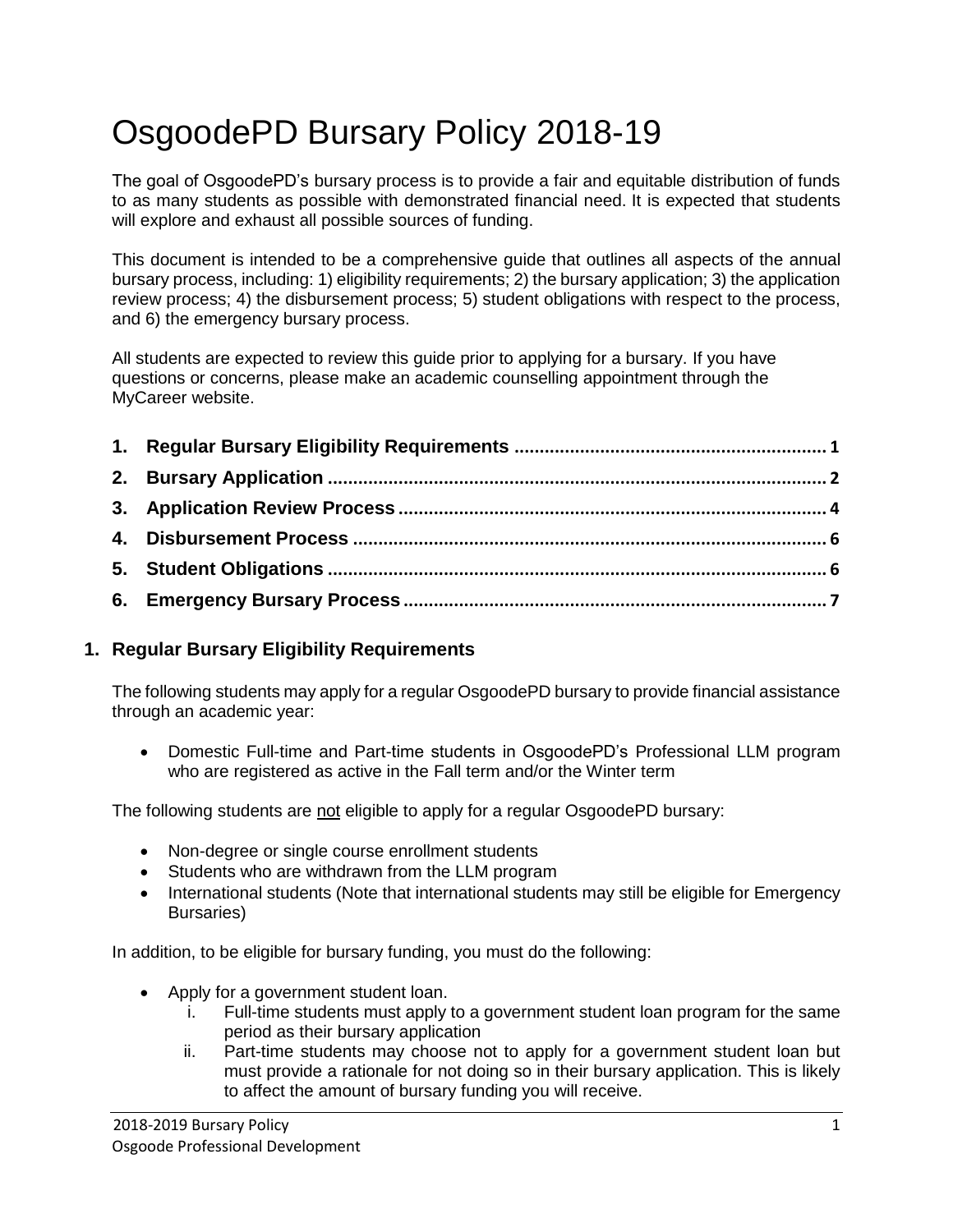Apply for a line of credit.

- iii. Full-time students must apply for a student line of credit for the same year as the bursary application.
- iv. Part-time students may choose not to apply for a student line of credit but must provide a rationale for not doing so in their bursary application. This is likely to affect the amount of bursary funding you will receive.
- Provide full and complete documentation to support the information reported in the bursary application. This includes:
	- i. proof of a government student loan for the current academic year, reflecting the total amount of funding available (or proof of denial, if applicable);
	- ii. proof of an active student line of credit for the current academic year, including the amount used to date, amount remaining and credit limit (or proof of denial, if applicable);
	- iii. statements reflecting all outstanding educational debt, including past government student loans, lines of credit, credit cards and personal/private loans;
	- iv. statements for all personal chequing, savings and investment accounts;
	- v. statements for rent or other living expenses (or statements of the amount that you are contributing to rent other living expenses if you live with other friends/family members and don't pay directly to the provider);
	- vi. if you report expenses that exceed Expected Monthly Expenses (see Table 1), documentation to support the explanation provided for the excess expenses; and
	- vii. documentation to support any other factors or unique circumstances cited in the bursary application that you feel should be considered when assessing financial need.

## **Why is documentation required?**

Bursary funds are intended to help you meet your expenses for the current year, after you have exhausted all other available resources. We expect you to attempt to secure provincial government funding and a student line of credit to help fund your legal education.

Supporting documentation is required to ensure accurate and honest reporting, to corroborate explanations for expenses that exceed those set out in the allowable budget, and to provide additional information about unique or exceptional circumstances.

## <span id="page-1-0"></span>**2. Bursary Application**

Online bursary applications open **August 1** and close **November 15** each year.

You must submit all application components through the online application form. We cannot accept submissions of applications or supporting documentation through any other channel.

## **Part 1 – Disclaimer and Privacy Protection**

Part 1 of the bursary application requires you to read and agree to the information relating to OsgoodePD Bursaries and how the information you provide may be used.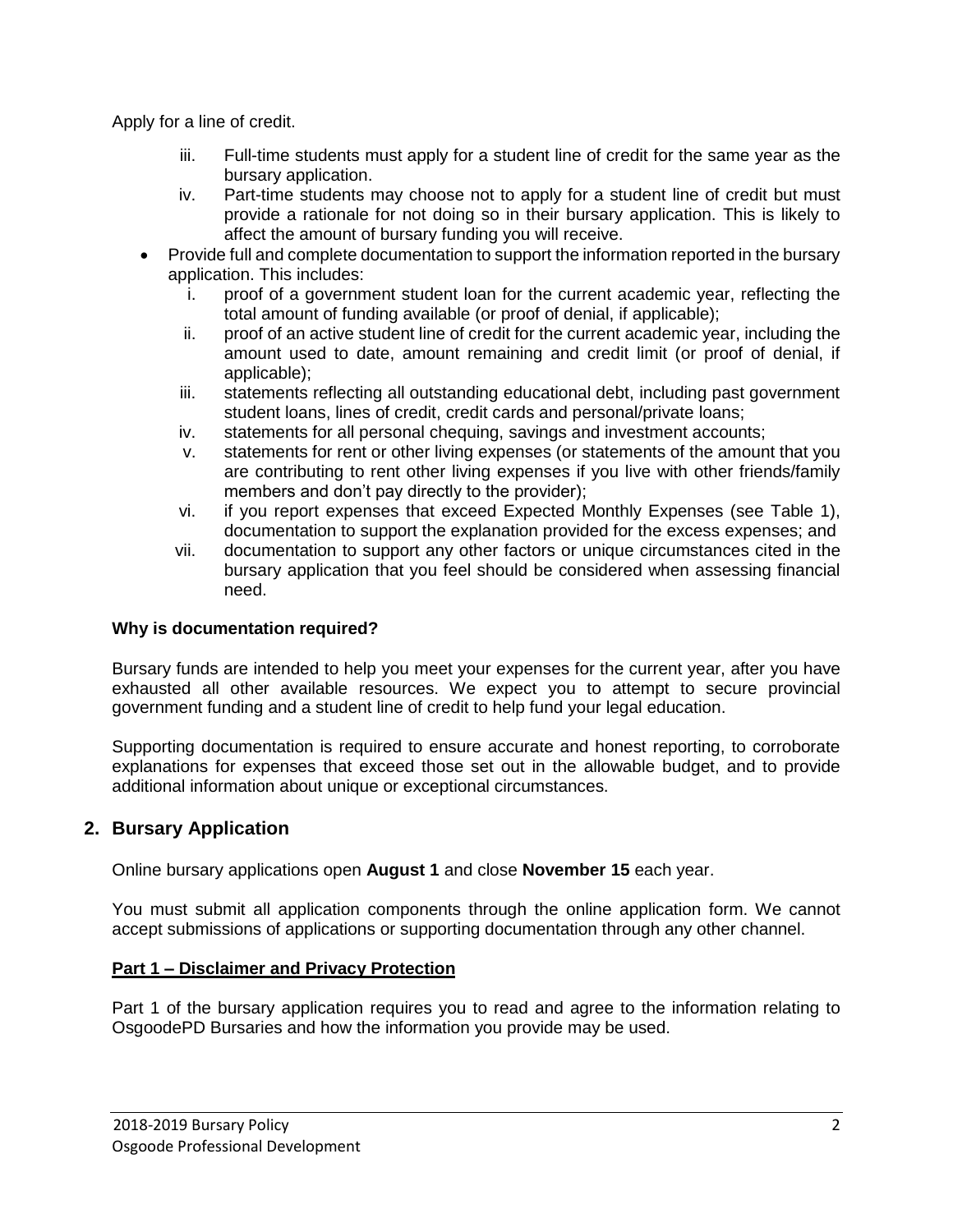## **Part 2 – Personal, Family, and Financial Information**

Part 2 of the bursary application asks you to provide basic personal, family and financial information, including:

- Personal and family circumstances (e.g. residency, marital status, dependents, living arrangements);
- Registration status (i.e. your program and part-time/full-time status);

#### **Part 3 – Financial Information**

Part 3 of the bursary application asks you to provide financial information

- Section A asks about your available resources and assets (e.g. government aid, parental/spousal contributions, scholarships/awards, savings, professional student line of credit);
- Section B asks about your outstanding educational debt (e.g. outstanding government loans or student line of credit funds used for prior academic pursuits);
- Section C asks about your anticipated expenses for the academic year, with reference to expected expenses (see Table 1 below).

#### **Part 4 – Additional Considerations and Explanations**

Part 4 of the application gives you an opportunity to discuss additional factors or unique circumstances that you feel are relevant to the assessment of need and were not fully captured in Parts 2 and 3 of the application.

#### **Part 5 – Donor-designated bursaries**

Bursaries are funded through a combination of Tuition Set Aside funds, OsgoodePD unrestricted funds, and donor-designated bursaries. Donor-designated bursaries have specific criteria beyond financial need. Part 5 of the Bursary Application asks a series of questions related to donordesignated bursaries/awards to determine eligibility.

#### **Criteria for current donor-designed bursaries/awards is below**:

#### *The Professor Marilyn Pilkington Award*

Professor Marilyn L. Pilkington, the Dean of Osgoode Hall Law School from 1993 to 1998 and founder of Osgoode Professional Development, established this award to be given to a student pursuing studies in the Professional LLM program. The award will be granted annually (in each Fall term) to a Canadian citizen/permanent resident/protected person/resident of Ontario, based on academic achievement and financial need.

Preference will be given to graduates of Osgoode Hall Law School.

#### **Part 6 – Declaration and Consent**

Part 6 of the bursary application requires that you agree that the information you have provided is true, accurate and complete. Any misrepresentation will invalidate your application.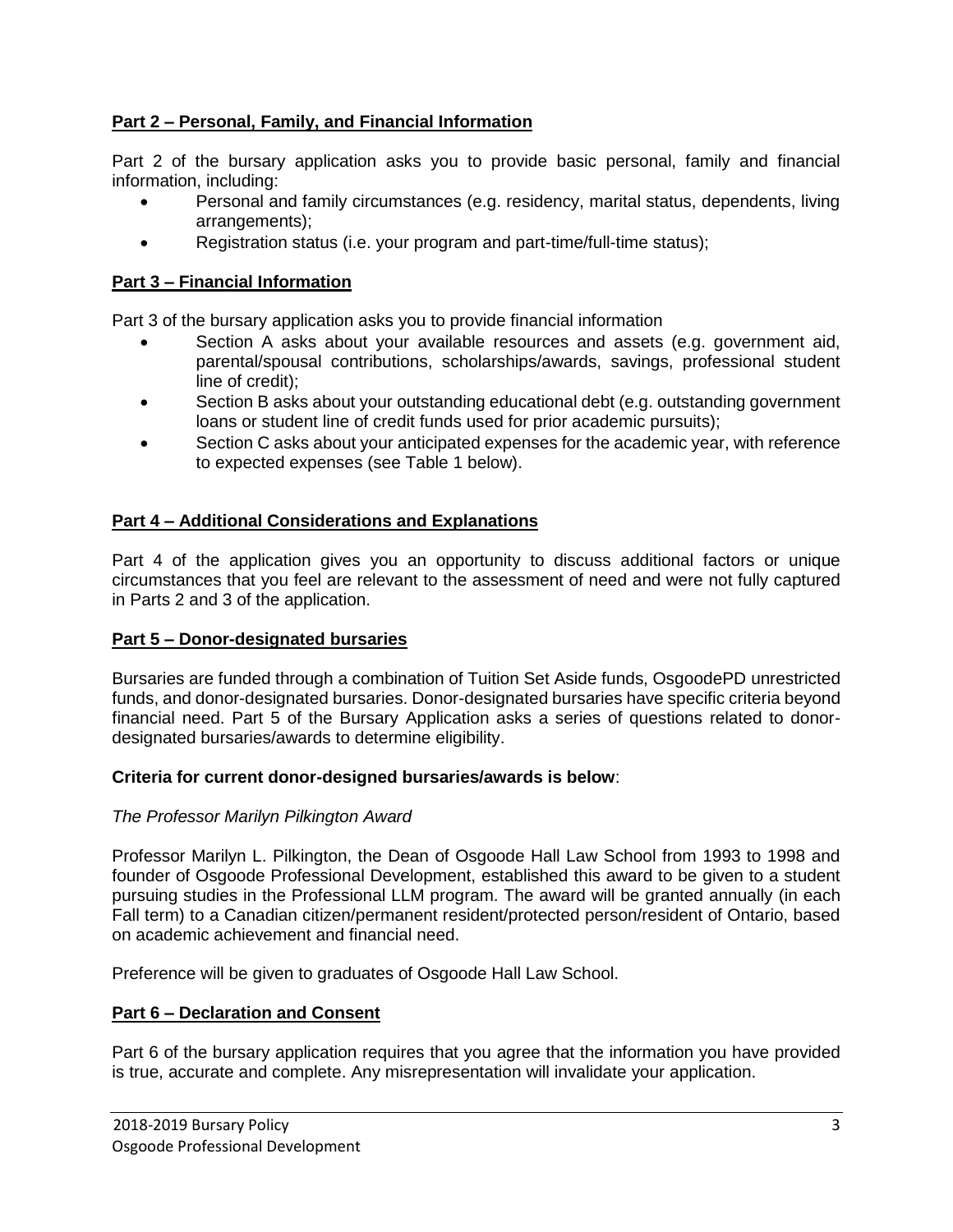### <span id="page-3-0"></span>**3. Application Review Process**

Application review takes place in November and December. The program conducts a detailed review of all bursary applications and supporting documentation. Where resources permit, two staff members will review each application.

The review process involves a comparative assessment of all bursary applications; that is, your level of financial need is assessed relative to that of all other bursary applicants with the same registration status (i.e. full-time/part-time).

#### **Expected Expenses**

The first stage of the assessment establishes whether your expenses are in line with or exceed the Expected Monthly Expenses (see Table 1 below). While some students may disagree with the numbers in the budget, the purpose of the allowable budget is to apply a conservative and uniform standard to all students, and to reduce the risk that students who spend more on their lifestyle will receive greater bursary awards.

Your allowable resource/expense shortfall (meaning the difference between your reported resources and assets, and the expected expenses) will be calculated to arrive at a preliminary assessment of need.

| Table 1: Expected Monthly Expenses for Single Student |            |                        |            |  |  |  |
|-------------------------------------------------------|------------|------------------------|------------|--|--|--|
|                                                       | Full-Time  |                        | Part-Time  |  |  |  |
|                                                       |            | On-Campus   Off-Campus | Off-Campus |  |  |  |
| Rent (Including                                       | \$1,026    | \$1,100                | \$1,100    |  |  |  |
| Utilities)                                            |            |                        |            |  |  |  |
| Phone                                                 | \$75       | \$75                   | \$75       |  |  |  |
| <b>Basic Cable</b>                                    | \$45       | \$45                   | \$45       |  |  |  |
| Internet                                              | \$0        | \$480                  | \$480      |  |  |  |
| Food                                                  | \$370      | \$370                  | \$370      |  |  |  |
| Health<br>and                                         | \$84       | \$84                   | \$84       |  |  |  |
| Dental                                                |            |                        |            |  |  |  |
| Transportation                                        | \$117      | \$117                  | \$146      |  |  |  |
| <b>Textbooks</b>                                      | \$100      | \$100                  | \$50       |  |  |  |
| <b>Other Expenses</b>                                 | \$350      | \$350                  | \$350      |  |  |  |
| <b>TOTAL</b>                                          | \$2,166.75 | \$2,721.00             | \$2,700.00 |  |  |  |

If you report expenses that exceed those set out in the Expected Monthly Expenses (Table 1), a reasonable explanation must be provided in Part 4 of the application. Examples of reasonable explanations may include:

- Extenuating familial circumstances, such as a disability or illness
- Significant or unexpected health care costs
- Unexpected expenses, such as those due to fire or theft
- Expenses related to childcare

The above is not an exhaustive list but is intended to illustrate the type of explanations that are considered reasonable.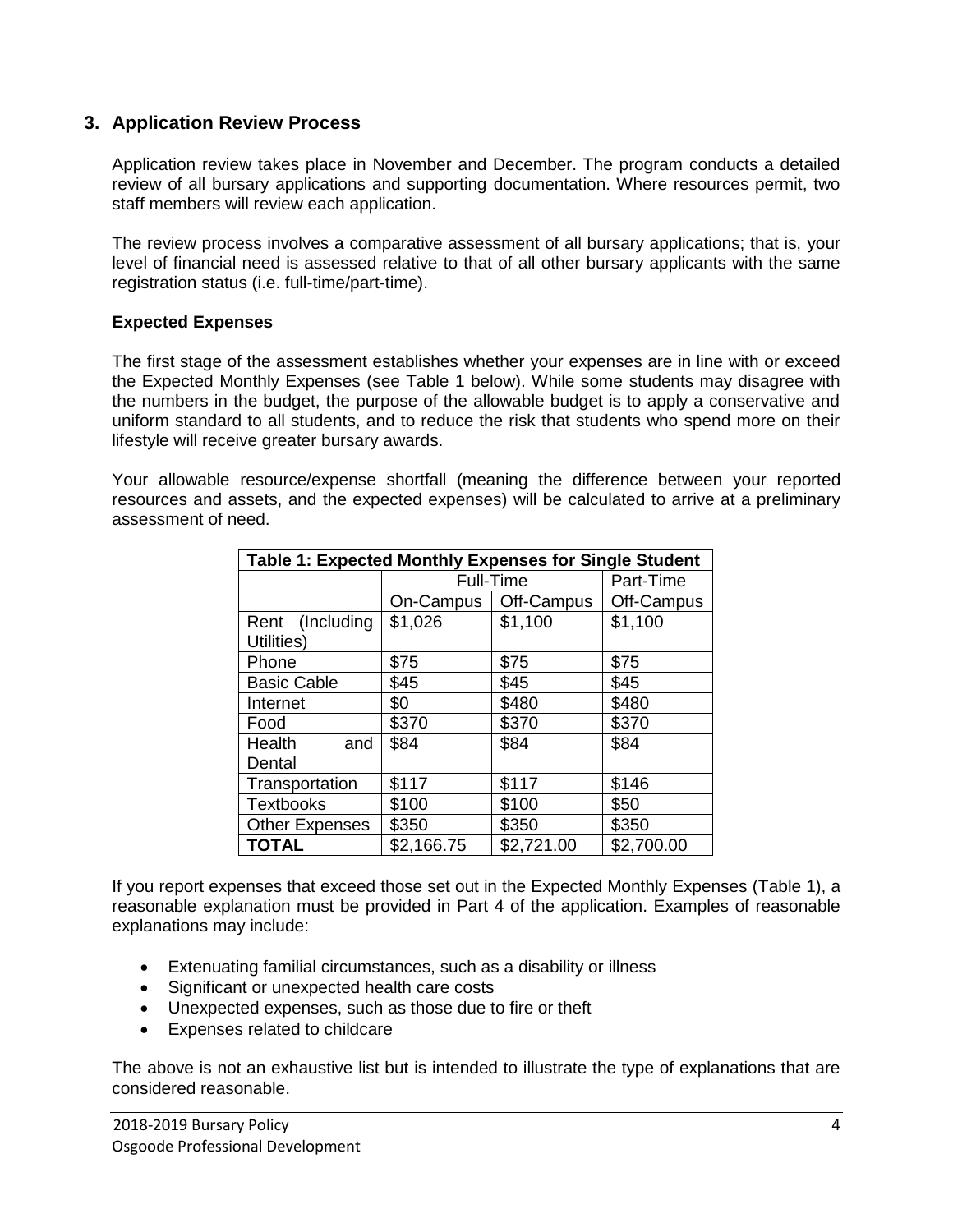The program will assess the explanation you provide. If the explanation is found to be reasonable and is supported by corroborative documentation, the program will adjust your preliminary resource/expense shortfall to include the actual expense (instead of using the expected expense amount). If no explanation and/or corroborative documentation is provided, or if the explanation is not considered reasonable, the program will use the allowable budget amount for that expense when determining your resource/expense shortfall.

The primary consideration when assessing financial need is your resource/expense shortfall for the current academic year. This is because bursary funds are primarily intended to help students meet their expenses for the current academic year. While outstanding prior educational debt load is a consideration, it is secondary to the resource/expense shortfall. After we review your application, we will make a final assessment of need. This final assessment will then be considered comparatively with the final need assessments of all bursary applicants, and a final ranking will be assigned (Table 2).

| <b>Table 2: Annual Total Bursary Awards</b> |                  |           |  |  |  |
|---------------------------------------------|------------------|-----------|--|--|--|
|                                             | <b>Full-Time</b> | Part-Time |  |  |  |
| No Financial Need                           | \$0              | \$0       |  |  |  |
| Low                                         | \$1200           | \$600     |  |  |  |
| Medium                                      | \$3000           | \$1500    |  |  |  |
| Hiah                                        | \$7500           | \$3750    |  |  |  |

A ranking of no financial need may be assigned where, relative to all other applicants, a student shows little (or no) resource/expense shortfall and/or documented debt load.

Full-time and Part-time students are ranked differently because students in the full-time program pay a higher tuition installment each year than Part-time students. Part-time students may apply for bursaries in each academic year they are in the program (typically, in each of two years), while Full-time students generally apply only once as they typically complete the program in one calendar year.

Students who fast-track the program (Part-time students who complete in fewer than six terms and Full-time students who complete in fewer than 3 terms) are not given additional opportunities to apply for bursaries. Fast-tracking is not considered a reasonable justification to request emergency bursary assistance.

Similarly, students who incur extra term or extra course fees are not entitled to additional bursary funding for that reason.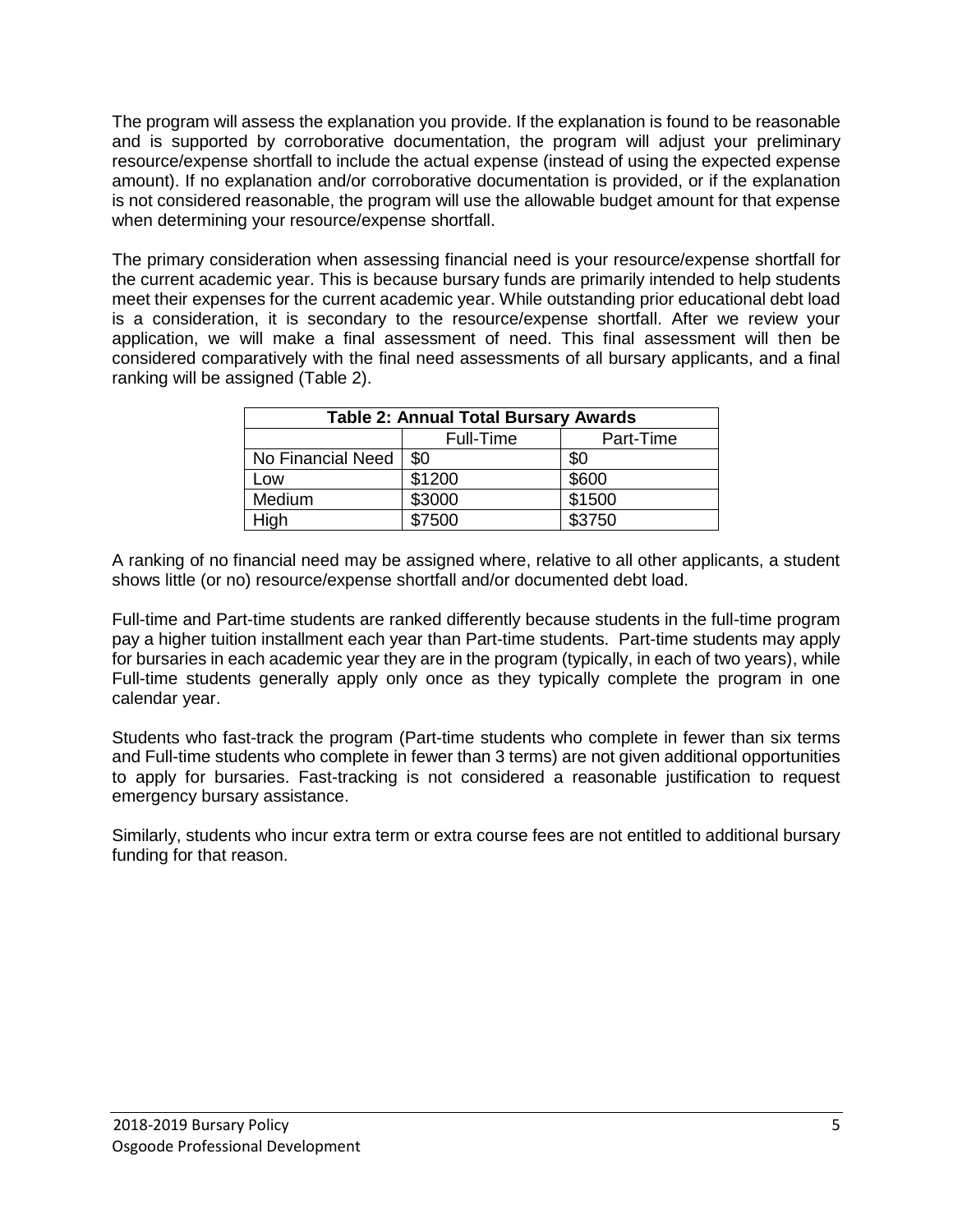## <span id="page-5-0"></span>**4. Disbursement Process**

Bursaries are distributed on or before **January 10** (which is typically the due date for Winter term tuition payments). You will be notified via email about your bursary entitlement and the bursary will be posted to your student account. The annual bursary allocation will be posted in three parts: one for Fall, one for Winter, and one for Summer. If you are inactive or withdrawn in any of those terms, the relevant bursary allotment for that term will be reversed.

Bursary assessments are final and are not subject to appeal. You should note the following:

- You should not assume that any previous year's bursary allocation would be the same as the current year's allocation.
- Having a shortfall and/or debt does not guarantee a bursary will be awarded.
- Financial need is determined relative to the need of all other bursary applicants in a given year. Accordingly, a student with some need may not receive substantial funding if the amount of need is lower when compared to that of the other applicants.
- Because assessments are conducted holistically and on a comparative basis, the program cannot specify the precise weight given to specific factors in the assessment of need. Some discretion is necessary to assist students with exceptional or unique circumstances.

## <span id="page-5-1"></span>**5. Student Obligations**

When applying for bursary assistance you must understand and agree to the following:

- i. It is expected that you have explored and exhausted all possible sources of funding before applying for a bursary from OsgoodePD.
- ii. You have an obligation to complete the bursary application form honestly, accurately and completely.
- iii. If any dishonesty, misrepresentations or omissions are discovered in the application form and/or the supporting documentation provided, sanctions will be applied. The choice of sanction will be at the discretion of the Director, Professional Graduate a n d International Programs, the Executive Director, Osgoode Professional Development, or others, as appropriate. Sanctions may include, but are not limited to, cancellation of the bursary award, ineligibility for future need-based financial assistance, or a letter in your file.
- iv. The onus is on you to provide all relevant information and corroborative documentation to support your bursary application. The Program will rely solely on what you submit with the application and will not make efforts to obtain missing documentation or better particulars. For example, if you do not include an explanation for a reported expense that exceeds the amount set out in the allowable budget, the reported expense will not be used to adjust your resource/expense shortfall.
- v. Any applications submitted after the application deadline will not be reviewed.
- vi. You are assumed to have read the information contained in this document before you apply for a bursary.